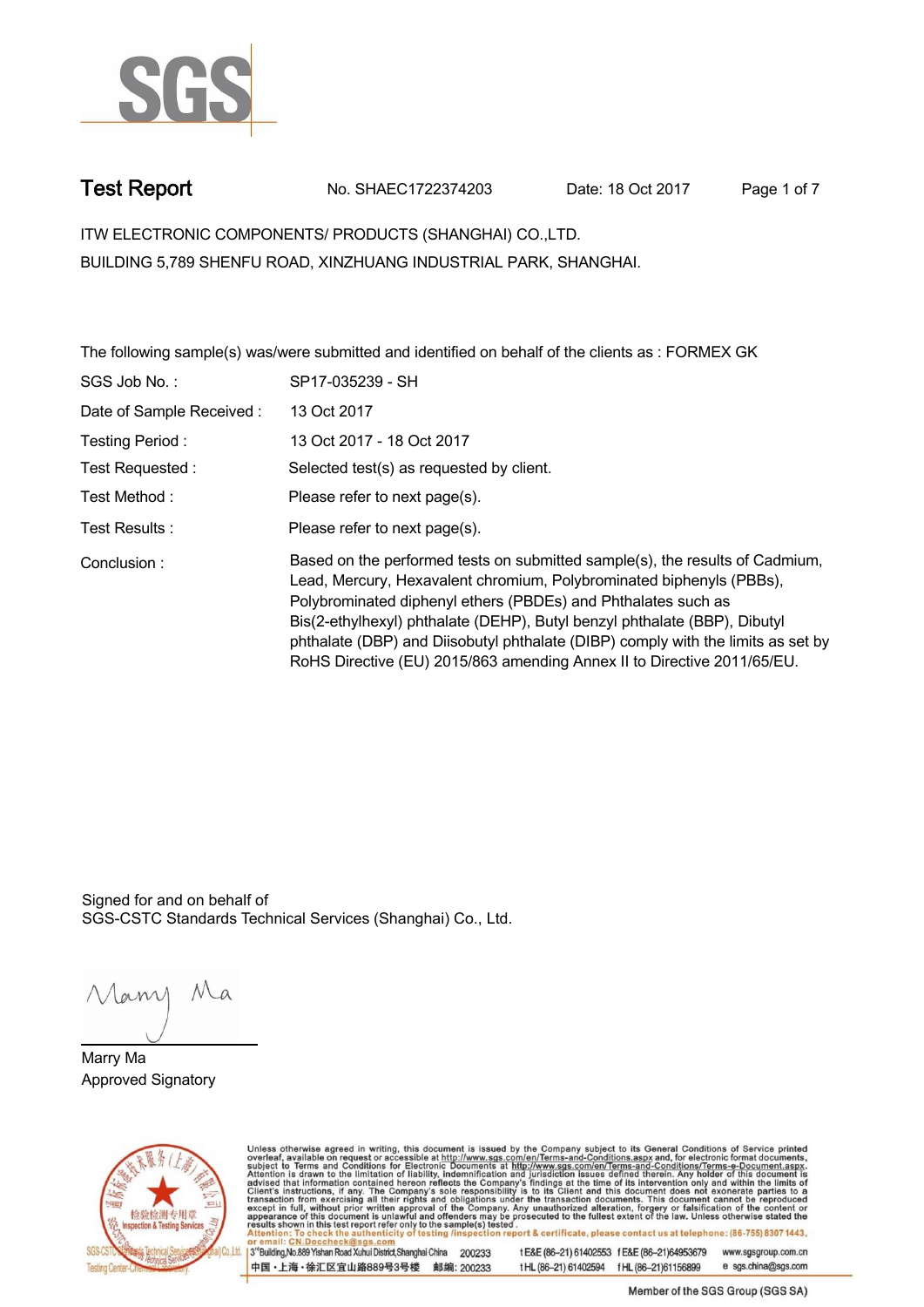

**Test Report. No. SHAEC1722374203 Date: 18 Oct 2017. Page 2 of 7.**

**Test Results :.**

**Test Part Description : .**

| Specimen No.    | SGS Sample ID    | <b>Description</b> |  |
|-----------------|------------------|--------------------|--|
| SN <sub>1</sub> | SHA17-223742.002 | Black solid sheet  |  |

- **Remarks :.(1) 1 mg/kg = 1 ppm = 0.0001% .**
	- **(2) MDL = Method Detection Limit .**
	- **(3) ND = Not Detected ( < MDL ) .**
	- **(4) "-" = Not Regulated .**

### **RoHS Directive (EU) 2015/863 amending Annex II to Directive 2011/65/EU.**

**Test Method :. With reference to IEC 62321-4:2013, IEC62321-5:2013, IEC62321-7-2:2017 , IEC 62321-6:2015 and IEC62321-8:2017, analyzed by ICP-OES , UV-Vis and GC-MS . .**

| <u>Test Item(s)</u>          | <u>Limit</u>             | <u>Unit</u> | <b>MDL</b>               | 002       |
|------------------------------|--------------------------|-------------|--------------------------|-----------|
| Cadmium (Cd)                 | 100                      | mg/kg       | $\overline{c}$           | <b>ND</b> |
| Lead (Pb)                    | 1000                     | mg/kg       | 2                        | 17        |
| Mercury (Hg)                 | 1000                     | mg/kg       | 2                        | <b>ND</b> |
| Hexavalent Chromium (Cr(VI)) | 1000                     | mg/kg       | 8                        | ND        |
| Sum of PBBs                  | 1000                     | mg/kg       | $\overline{\phantom{a}}$ | <b>ND</b> |
| Monobromobiphenyl            | -                        | mg/kg       | 5                        | <b>ND</b> |
| Dibromobiphenyl              | $\overline{\phantom{0}}$ | mg/kg       | 5                        | <b>ND</b> |
| Tribromobiphenyl             | $\overline{\phantom{0}}$ | mg/kg       | 5                        | <b>ND</b> |
| Tetrabromobiphenyl           | -                        | mg/kg       | 5                        | ND        |
| Pentabromobiphenyl           | $\overline{\phantom{0}}$ | mg/kg       | 5                        | ND        |
| Hexabromobiphenyl            | -                        | mg/kg       | 5                        | ND        |
| Heptabromobiphenyl           | $\overline{\phantom{a}}$ | mg/kg       | 5                        | <b>ND</b> |
| Octabromobiphenyl            | -                        | mg/kg       | 5                        | <b>ND</b> |
| Nonabromobiphenyl            | -                        | mg/kg       | 5                        | ND        |
| Decabromobiphenyl            | $\overline{a}$           | mg/kg       | 5                        | <b>ND</b> |
| Sum of PBDEs                 | 1000                     | mg/kg       | $\overline{\phantom{a}}$ | <b>ND</b> |
| Monobromodiphenyl ether      | -                        | mg/kg       | 5                        | ND        |
| Dibromodiphenyl ether        | ۰                        | mg/kg       | 5                        | <b>ND</b> |
| Tribromodiphenyl ether       | -                        | mg/kg       | 5                        | ND        |
| Tetrabromodiphenyl ether     |                          | mg/kg       | 5                        | <b>ND</b> |



Unless otherwise agreed in writing, this document is issued by the Company subject to its General Conditions of Service printed overleaf, available on request or accessible at http://www.sgs.com/en/Terms-and-Conditions.asp

3<sup>rd</sup>Building, No.889 Yishan Road Xuhui District, Shanghai China 200233 中国·上海·徐汇区宜山路889号3号楼 邮编: 200233 t E&E (86-21) 61402553 f E&E (86-21)64953679 www.sgsgroup.com.cn

t HL (86-21) 61402594 f HL (86-21) 61156899 e sgs.china@sgs.com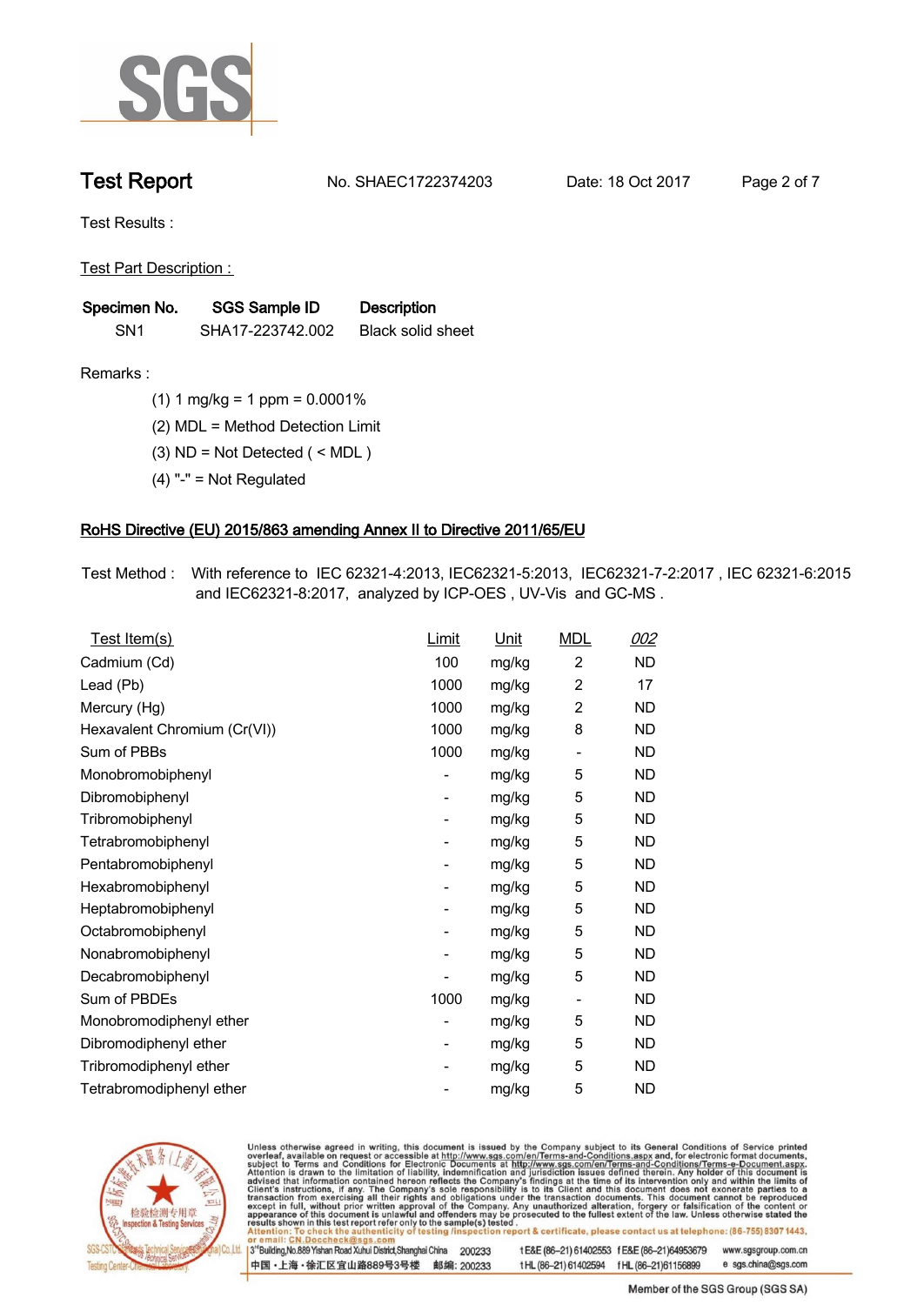

**Test Report No. SHAEC1722374203** Date: 18 Oct 2017 Page 3 of 7

| Test Item(s)                      | Limit | Unit  | <b>MDL</b> | 002       |
|-----------------------------------|-------|-------|------------|-----------|
| Pentabromodiphenyl ether          | -     | mg/kg | 5          | <b>ND</b> |
| Hexabromodiphenyl ether           | -     | mg/kg | 5          | <b>ND</b> |
| Heptabromodiphenyl ether          | ۰     | mg/kg | 5          | <b>ND</b> |
| Octabromodiphenyl ether           | ٠     | mg/kg | 5          | <b>ND</b> |
| Nonabromodiphenyl ether           | -     | mg/kg | 5          | <b>ND</b> |
| Decabromodiphenyl ether           | ٠     | mg/kg | 5          | <b>ND</b> |
| Di-butyl Phthalate (DBP)          | 1000  | mg/kg | 50         | <b>ND</b> |
| Benzyl Butyl Phthalate (BBP)      | 1000  | mg/kg | 50         | <b>ND</b> |
| Di-2-Ethyl Hexyl Phthalate (DEHP) | 1000  | mg/kg | 50         | <b>ND</b> |
| Diisobutyl Phthalates (DIBP)      | 1000  | mg/kg | 50         | <b>ND</b> |

**Notes :.**

**(1) The maximum permissible limit is quoted from RoHS Directive (EU) 2015/863. IEC 62321 series is equivalent to EN 62321 series**

 **http://www.cenelec.eu/dyn/www/f?p=104:30:1742232870351101::::FSP\_ORG\_ID,FSP\_LANG\_ID: 1258637,25**

**(2) On 4 June 2015, Commission Directive (EU) 2015/863 was published in the Official Journal of the European Union (OJEU) to include the phthalates BBP, DBP, DEHP and DIBP into ANNEX II of the Rohs Recast Directive. The new law restricts each phthalate to no more than 0.1% in each homogeneous material of an electrical product.** 

**(3) The restriction of DEHP, BBP, DBP and DIBP shall apply to medical devices, including in vitro medical devices, and monitoring and control instruments, including industrial monitoring and control instruments, from 22 July 2021.**

**(4) The restriction of DEHP, BBP, DBP and DIBP shall not apply to cables or spare parts for the repair, the reuse, the updating of functionalities or upgrading of capacity of EEE placed on the market before 22 July 2019, and of medical devices, including in vitro medical devices, and monitoring and control instruments, including industrial monitoring and control instruments, placed on the market before 22 July 2021.** 

**(5) The restriction of DEHP, BBP and DBP shall not apply to toys which are already subject to the restriction of DEHP, BBP and DBP through entry 51 of Annex XVII to Regulation (EC) No 1907/2006. .**

### **Halogen.**

**Test Method :. With reference to EN 14582: 2007, analysis was performed by Ion Chromatograph (IC). .**

| <u>Test Item(s)</u> | <u>Unit</u> | <b>MDL</b> | <u>002</u> |
|---------------------|-------------|------------|------------|
| Chlorine (CI)       | mg/kg       | - 50       | <b>ND</b>  |
| Bromine (Br)        | mg/kg       | - 50       | 53613*     |



Unless otherwise agreed in writing, this document is issued by the Company subject to its General Conditions of Service printed<br>overleaf, available on request or accessible at http://www.sgs.com/en/Terms-and-Conditions.asp report & certificate, please contact us at telephone: (86-755) 8307 1443, 3<sup>rd</sup> Building, No.889 Yishan Road Xuhui District, Shanghai China t E&E (86-21) 61402553 f E&E (86-21)64953679 www.sgsgroup.com.cn 200233 中国·上海·徐汇区宜山路889号3号楼 邮编: 200233 e sgs.china@sgs.com tHL (86-21) 61402594 fHL (86-21) 61156899

Member of the SGS Group (SGS SA)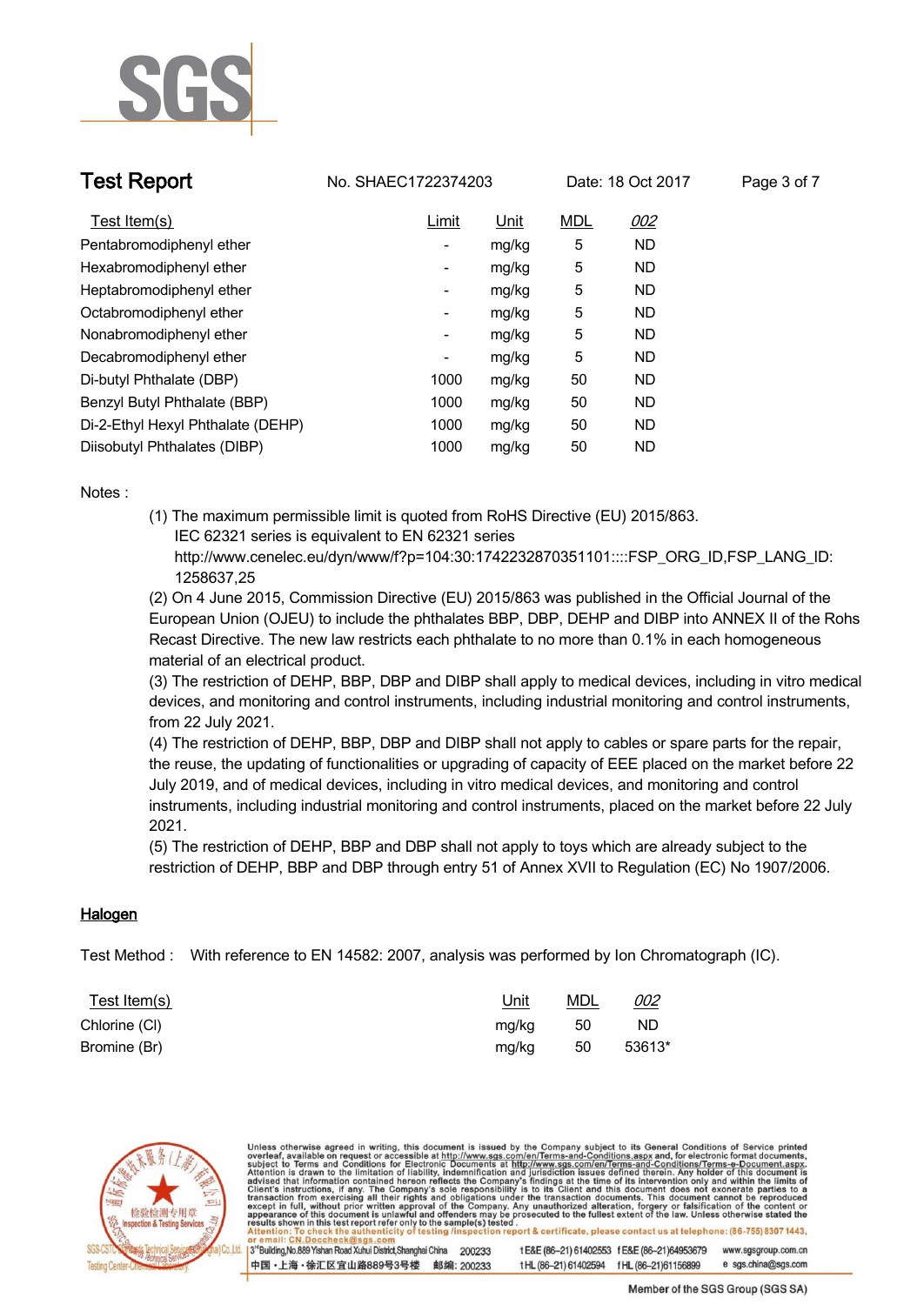

**Test Report. No. SHAEC1722374203 Date: 18 Oct 2017. Page 4 of 7.**

### **ATTACHMENTS**

## **Pb/Cd/Hg/Cr6+/PBBs/PBDEs Testing Flow Chart**

1) Name of the person who made testing: Meria Jin/Gary Xu/ Xiaolong Yang/Sielina Song

2) Name of the person in charge of testing: Jan Shi/Jessy Huang/Luna Xu/Shara Wang

3) These samples were dissolved totally by pre-conditioning method according to below flow chart. (Cr6+ and PBBs/PBDEs test method excluded)





Unless otherwise agreed in writing, this document is issued by the Company subject to its General Conditions of Service printed overleaf, available on request or accessible at http://www.sgs.com/en/Terms-and-Conditions.asp ion report & certificate, please contact us at telephone: (86-755) 8307 1443, esting/ins

13<sup>rd</sup> Building, No.889 Yishan Road Xuhui District, Shanghai China 200233 中国·上海·徐汇区宜山路889号3号楼 邮编: 200233 tE&E (86-21) 61402553 fE&E (86-21)64953679 www.sgsgroup.com.cn

t HL (86-21) 61402594 f HL (86-21)61156899 e sgs.china@sgs.com Member of the SGS Group (SGS SA)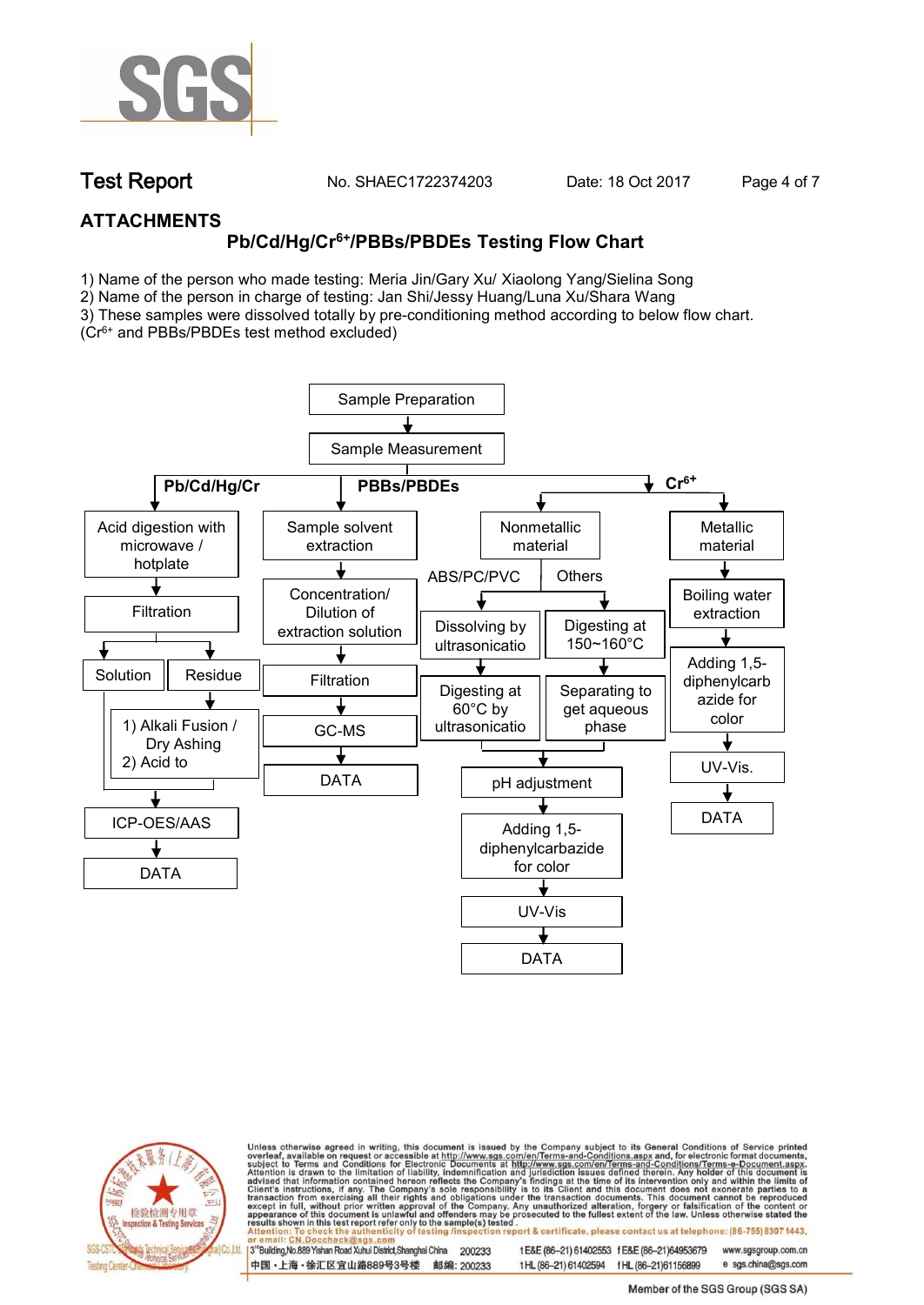

**Test Report. No. SHAEC1722374203 Date: 18 Oct 2017. Page 5 of 7.**

# **ATTACHMENTS**

### **Phthalates Testing Flow Chart**

- 1) Name of the person who made testing: Sherlock Gao
- 2) Name of the person in charge of testing: Jessy Huang





Unless otherwise agreed in writing, this document is issued by the Company subject to its General Conditions of Service printed overleaf, available on request or accessible at http://www.sgs.com/en/Terms-and-Conditions.asp

3<sup>rd</sup>Building, No.889 Yishan Road Xuhui District, Shanghai China 200233 中国·上海·徐汇区宜山路889号3号楼 邮编: 200233 t E&E (86-21) 61402553 f E&E (86-21)64953679 www.sgsgroup.com.cn t HL (86-21) 61402594 f HL (86-21) 61156899 e sgs.china@sgs.com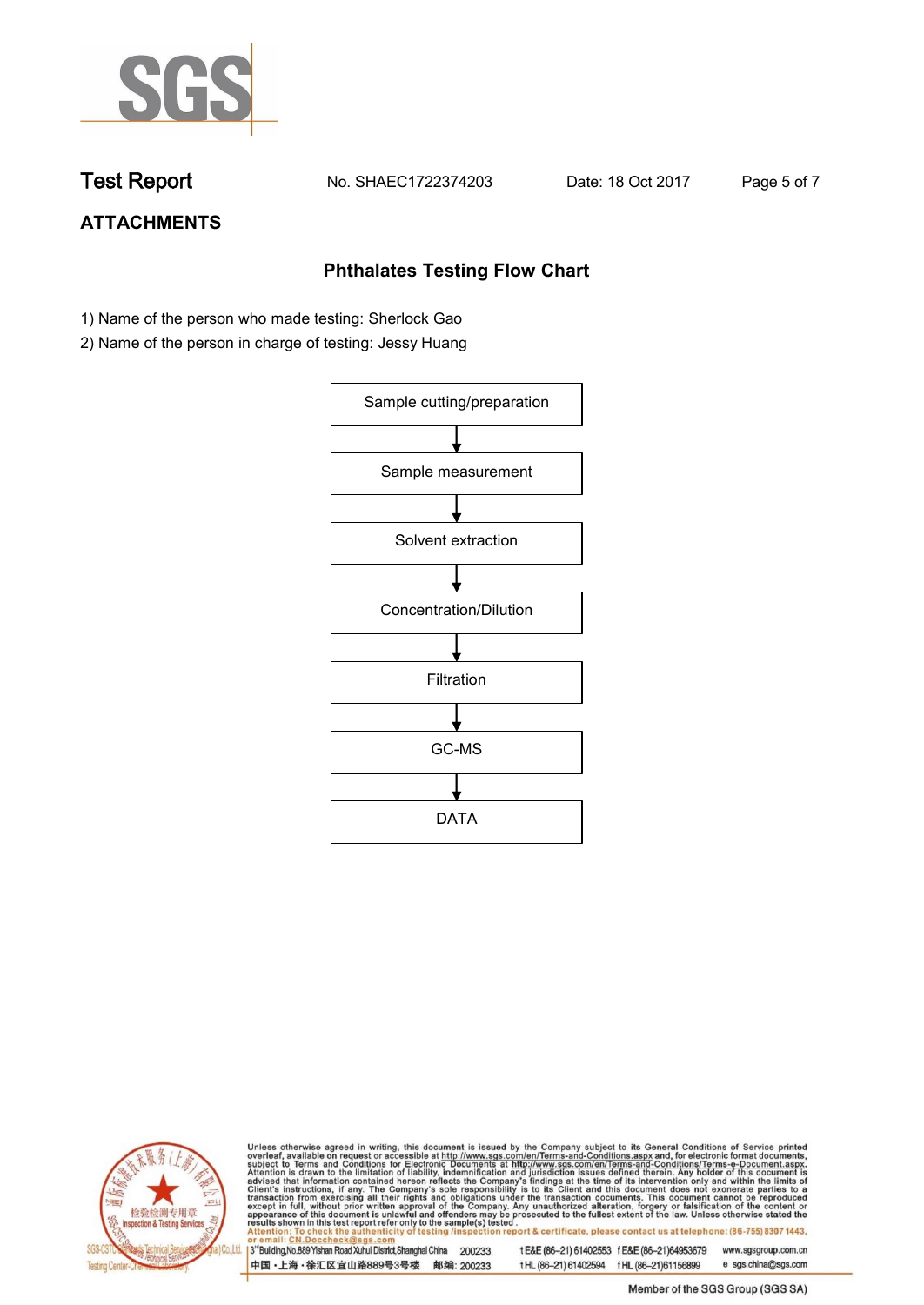

**Test Report. No. SHAEC1722374203 Date: 18 Oct 2017. Page 6 of 7.**

## **ATTACHMENTS**

### **Halogen Testing (oxygen bomb) Flow Chart**

- 1) Name of the person who made testing: Kevin Xu
- 2) Name of the person in charge of testing: Sisily Yin





Unless otherwise agreed in writing, this document is issued by the Company subject to its General Conditions of Service printed<br>overleaf, available on request or accessible at http://www.sgs.com/en/Terms-and-Conditions.asp

3<sup>rd</sup>Building, No.889 Yishan Road Xuhui District, Shanghai China 200233 中国·上海·徐汇区宜山路889号3号楼 邮编: 200233 t E&E (86-21) 61402553 f E&E (86-21)64953679 www.sgsgroup.com.cn t HL (86-21) 61402594 f HL (86-21) 61156899 e sgs.china@sgs.com